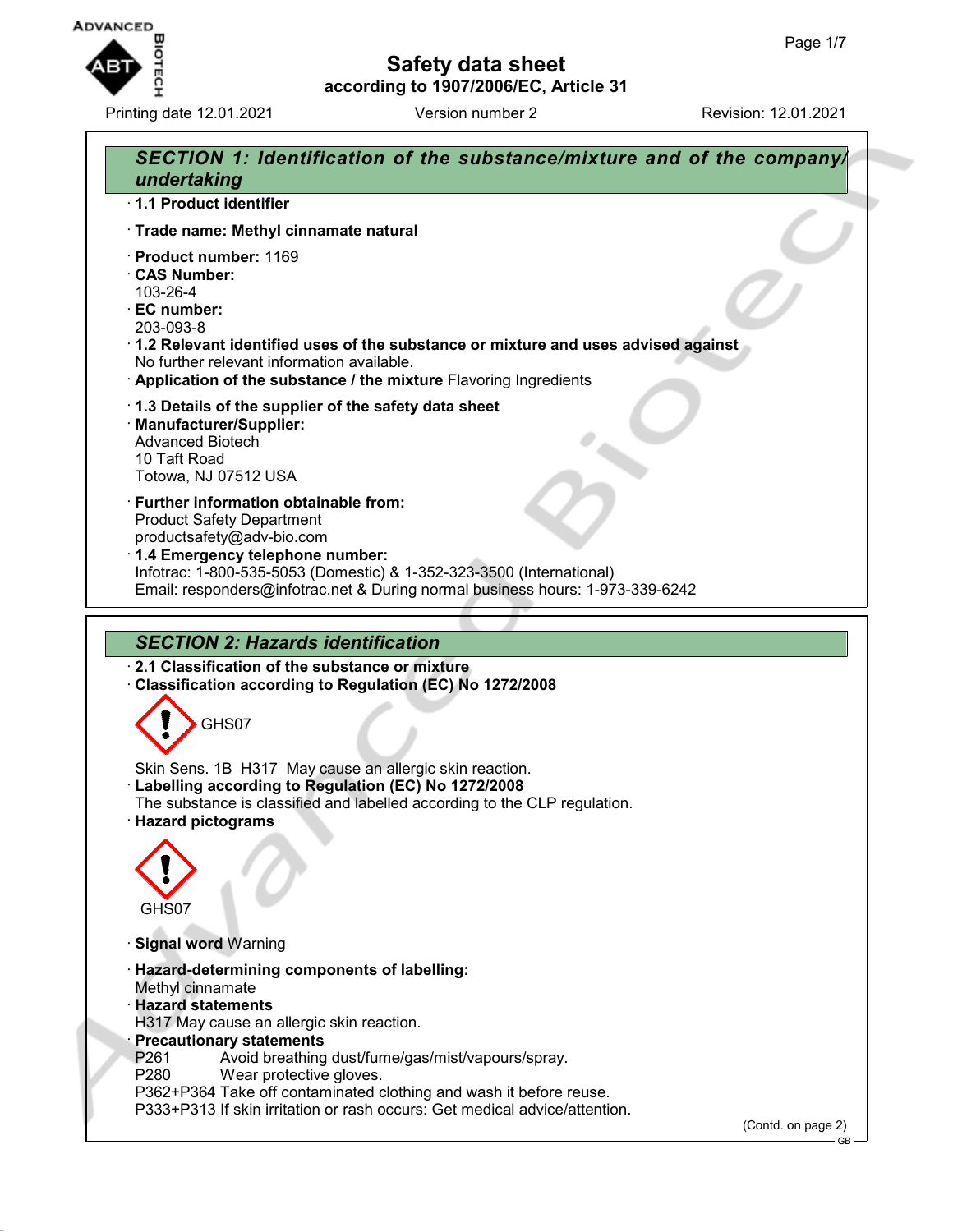

Printing date 12.01.2021 Version number 2 Revision: 12.01.2021

#### **Trade name: Methyl cinnamate natural**

(Contd. of page 1)

- P321 Specific treatment (see on this label).
- P501 Dispose of contents/container in accordance with local/regional/national/international regulations.

· **2.3 Other hazards**

· **Results of PBT and vPvB assessment**

· **PBT:** Not applicable.

· **vPvB:** Not applicable.

### *SECTION 3: Composition/information on ingredients*

- · **3.1 Chemical characterisation: Substances**
- · **CAS No. Description** 103-26-4 Methyl cinnamate
- · **Identification number(s)**
- · **EC number:** 203-093-8

## *SECTION 4: First aid measures*

- · **4.1 Description of first aid measures**
- · **General information:** Immediately remove any clothing soiled by the product.
- · **After inhalation:** Supply fresh air; consult doctor in case of complaints.
- · **After skin contact:** Immediately rinse with water.
- · **After eye contact:** Rinse opened eye for several minutes under running water.
- · **After swallowing:** If symptoms persist consult doctor.
- · **4.2 Most important symptoms and effects, both acute and delayed** No further relevant information available.
- · **4.3 Indication of any immediate medical attention and special treatment needed**

No further relevant information available.

## *SECTION 5: Firefighting measures*

- · **5.1 Extinguishing media**
- · **Suitable extinguishing agents:**
- CO2, powder or alcohol resistant foam.

CO2, powder or water spray. Fight larger fires with water spray or alcohol resistant foam.

- Use fire extinguishing methods suitable to surrounding conditions.
- · **5.2 Special hazards arising from the substance or mixture** No further relevant information available.
- · **5.3 Advice for firefighters**
- · **Protective equipment:** No special measures required.
- · **Additional information**

Cool endangered receptacles with water spray.

Collect contaminated fire fighting water separately. It must not enter the sewage system.

## *SECTION 6: Accidental release measures*

· **6.1 Personal precautions, protective equipment and emergency procedures** Not required.

- · **6.2 Environmental precautions:** Do not allow to enter sewers/ surface or ground water.
- · **6.3 Methods and material for containment and cleaning up:**

Dispose contaminated material as waste according to item 13.

Ensure adequate ventilation.

(Contd. on page 3)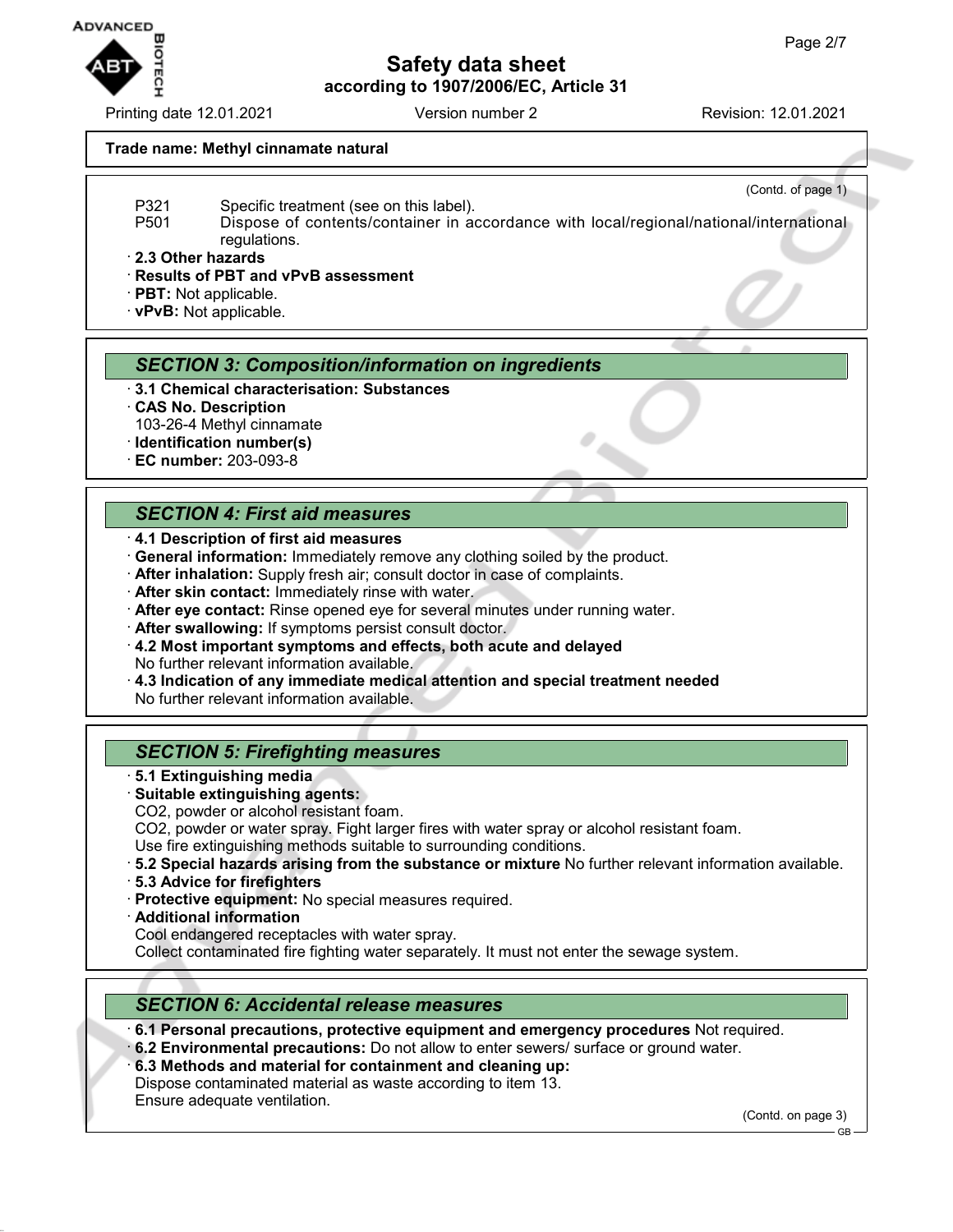

Printing date 12.01.2021 Version number 2 Revision: 12.01.2021

(Contd. of page 2)

## **Trade name: Methyl cinnamate natural**

## · **6.4 Reference to other sections**

- See Section 7 for information on safe handling.
- See Section 8 for information on personal protection equipment.
- See Section 13 for disposal information.

# *SECTION 7: Handling and storage*

- · **7.1 Precautions for safe handling** Ensure good ventilation/exhaustion at the workplace. · **Information about fire - and explosion protection:** No special measures required.
- · **7.2 Conditions for safe storage, including any incompatibilities** · **Storage:**
- · **Requirements to be met by storerooms and receptacles:** No special requirements.
- Please refer to product specification for product storage requirements.
- · **Information about storage in one common storage facility:** Not required.
- · **Further information about storage conditions:** None.
- · **7.3 Specific end use(s)** No further relevant information available.

# *SECTION 8: Exposure controls/personal protection*

- · **8.1 Control parameters**
- · **Additional information about design of technical facilities:** No further data; see item 7.
- · **Ingredients with limit values that require monitoring at the workplace:** Not required.
- · **Additional information:** The lists valid during the making were used as a basis.
- · **8.2 Exposure controls**
- · **Personal protective equipment:**
- · **General protective and hygienic measures:** Immediately remove all soiled and contaminated clothing Wash hands before breaks and at the end of work.
- · **Respiratory protection:**

In case of brief exposure or low pollution use respiratory filter device. In case of intensive or longer exposure use self-contained respiratory protective device.

· **Protection of hands:**



Protective gloves

The glove material has to be impermeable and resistant to the product/ the substance/ the preparation. Due to missing tests no recommendation to the glove material can be given for the product/ the preparation/ the chemical mixture.

Selection of the glove material should be based on consideration of the penetration times, rates of diffusion and the degradation

· **Material of gloves**

The selection of the suitable gloves does not only depend on the material, but also on further marks of quality and varies from manufacturer to manufacturer.

#### · **Penetration time of glove material**

The exact break through time has to be determined by the manufacturer of the protective gloves and has to be observed.

(Contd. on page 4)

GB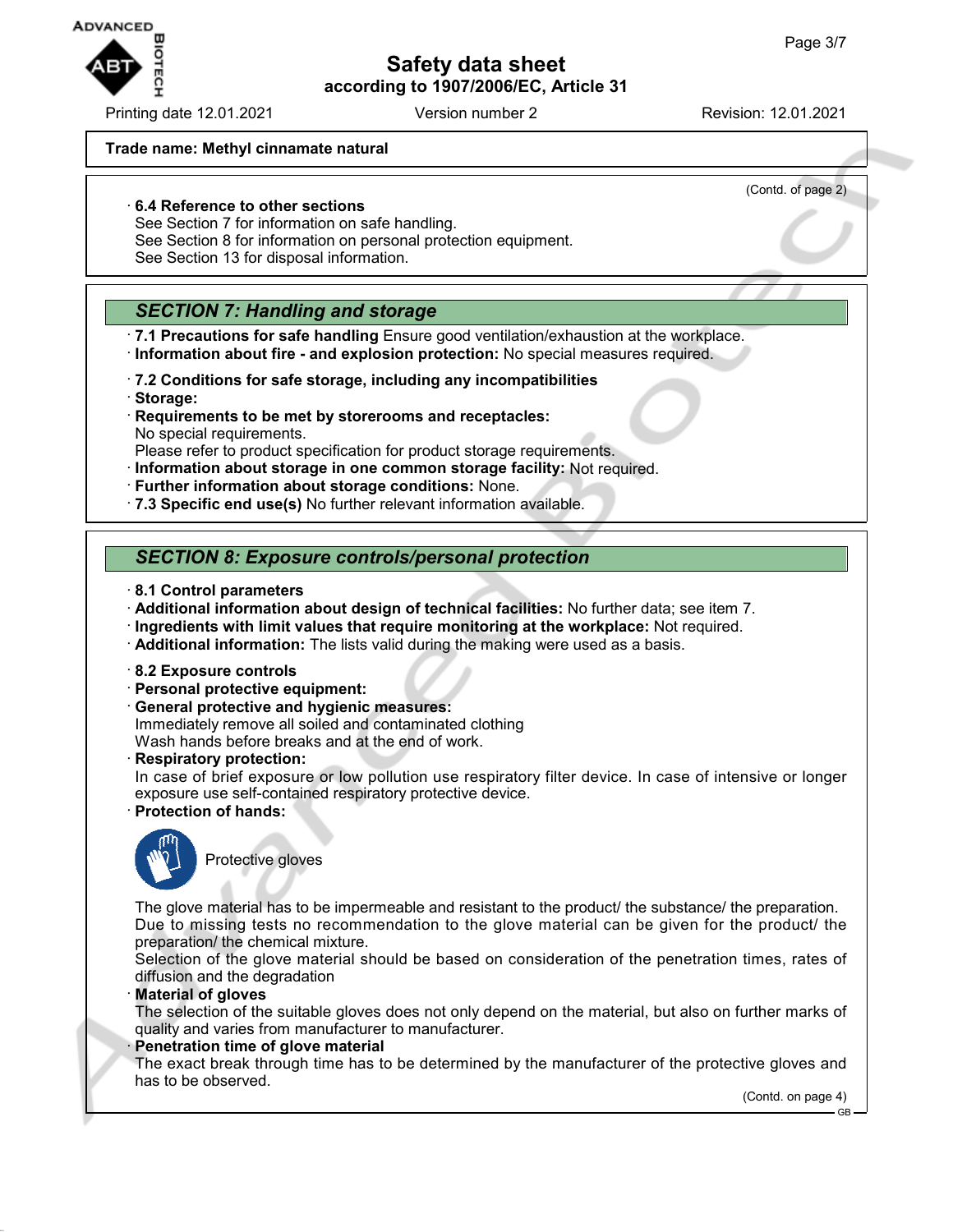

Printing date 12.01.2021 Version number 2 Revision: 12.01.2021

(Contd. of page 3)

#### **Trade name: Methyl cinnamate natural**

· **Eye protection:** Not required.

| <b>SECTION 9: Physical and chemical properties</b>                                                       |                                                                                                            |
|----------------------------------------------------------------------------------------------------------|------------------------------------------------------------------------------------------------------------|
| 9.1 Information on basic physical and chemical properties<br><b>General Information</b><br>· Appearance: | Molecular Weight: 162.19 g/mol                                                                             |
| Form:<br>Colour:<br>Odour:<br><b>Odour threshold:</b>                                                    | Crystalline<br>According to product specification<br>According to product specification<br>Not determined. |
| pH-value:                                                                                                | Not applicable.                                                                                            |
| Change in condition<br>Melting point/freezing point:<br>Initial boiling point and boiling range: 262 °C  | 34.5-36.5 °C                                                                                               |
| Flash point:                                                                                             | 121 °C                                                                                                     |
| · Flammability (solid, gas):                                                                             | Product is not flammable.                                                                                  |
| <b>Decomposition temperature:</b>                                                                        | Not determined.                                                                                            |
| Auto-ignition temperature:                                                                               | Not determined.                                                                                            |
| <b>Explosive properties:</b>                                                                             | Product does not present an explosion hazard.                                                              |
| <b>Explosion limits:</b><br>Lower:<br>Upper:                                                             | Not determined.<br>Not determined.                                                                         |
| · Vapour pressure:                                                                                       | Not applicable.                                                                                            |
| Density at 20 °C:<br><b>Relative density</b><br>· Vapour density<br><b>Evaporation rate</b>              | $1.09$ g/cm <sup>3</sup><br>Not determined.<br>Not applicable.<br>Not applicable.                          |
| Solubility in / Miscibility with<br>water:                                                               | Insoluble.                                                                                                 |
| · Partition coefficient: n-octanol/water:                                                                | Not determined.                                                                                            |
| · Viscosity:<br>Dynamic:<br>Kinematic:                                                                   | Not applicable.<br>Not applicable.                                                                         |
| <b>Solids content:</b>                                                                                   | 100.0%                                                                                                     |
| · 9.2 Other information                                                                                  | No further relevant information available.                                                                 |

# *SECTION 10: Stability and reactivity*

· **10.1 Reactivity** No further relevant information available.

(Contd. on page 5)

GB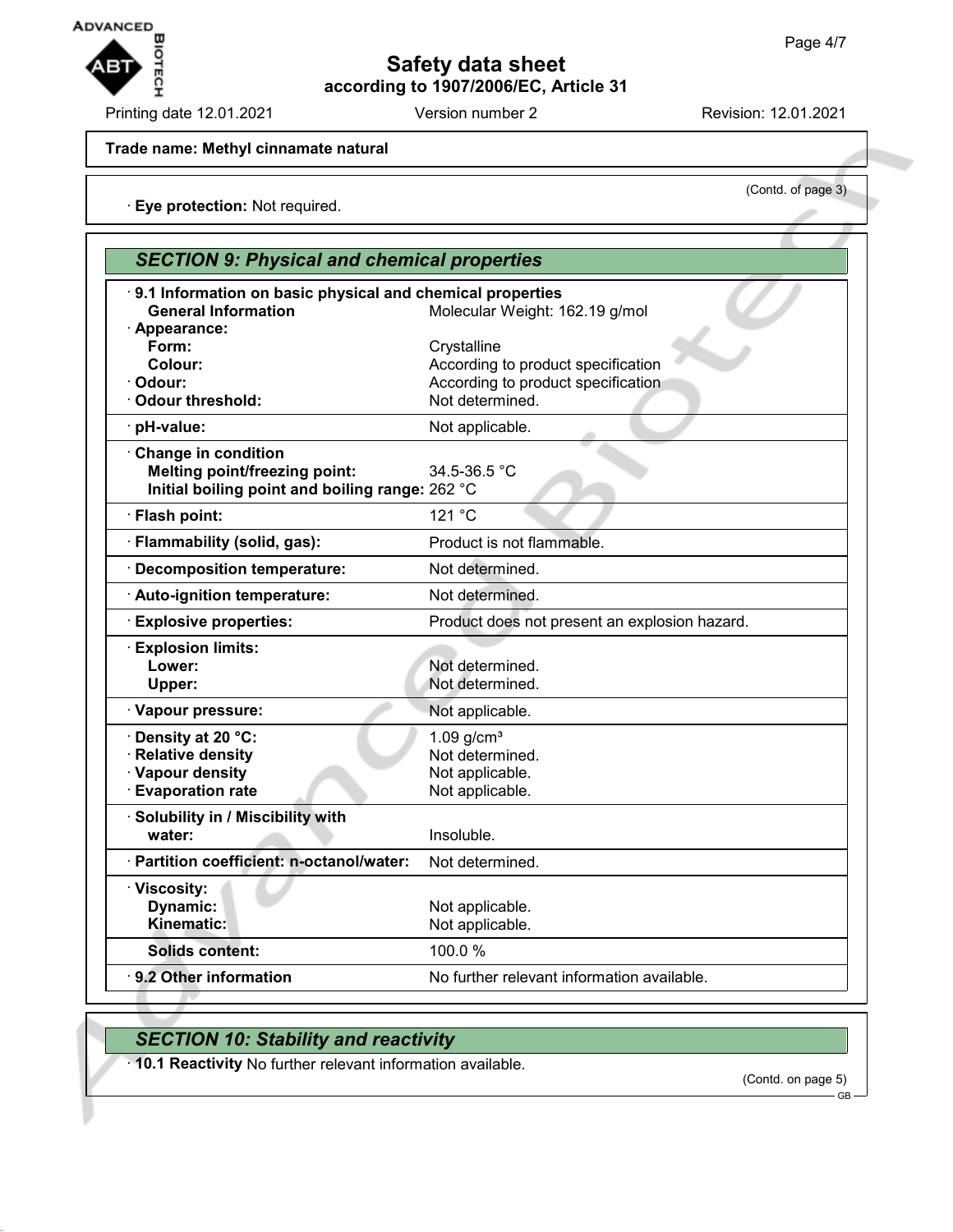

Printing date 12.01.2021 Version number 2 Revision: 12.01.2021

## **Trade name: Methyl cinnamate natural**

(Contd. of page 4)

- · **10.2 Chemical stability**
- · **Thermal decomposition / conditions to be avoided:**
- No decomposition if used according to specifications.
- · **10.3 Possibility of hazardous reactions** No dangerous reactions known.
- · **10.4 Conditions to avoid** No further relevant information available.
- · **10.5 Incompatible materials:** No further relevant information available.
- · **10.6 Hazardous decomposition products:** No dangerous decomposition products known.

## *SECTION 11: Toxicological information*

- · **11.1 Information on toxicological effects**
- · **Acute toxicity** Based on available data, the classification criteria are not met.

### · **LD/LC50 values relevant for classification:**

#### **CAS: 103-26-4 Methyl cinnamate**

Oral LD50 2610 mg/kg (ATE)

2610 mg/kg (rat)

- · **Primary irritant effect:**
- · **Skin corrosion/irritation** Based on available data, the classification criteria are not met.
- · **Serious eye damage/irritation** Based on available data, the classification criteria are not met.
- · **Respiratory or skin sensitisation**
- May cause an allergic skin reaction.
- · **Additional toxicological information:**
- · **CMR effects (carcinogenity, mutagenicity and toxicity for reproduction)**
- · **Germ cell mutagenicity** Based on available data, the classification criteria are not met.
- · **Carcinogenicity** Based on available data, the classification criteria are not met.
- · **Reproductive toxicity** Based on available data, the classification criteria are not met.
- · **STOT-single exposure** Based on available data, the classification criteria are not met.
- · **STOT-repeated exposure** Based on available data, the classification criteria are not met.
- · **Aspiration hazard** Based on available data, the classification criteria are not met.

# *SECTION 12: Ecological information*

- · **12.1 Toxicity**
- · **Aquatic toxicity:** No further relevant information available.
- · **12.2 Persistence and degradability** No further relevant information available.
- · **12.3 Bioaccumulative potential** No further relevant information available.
- · **12.4 Mobility in soil** No further relevant information available.
- · **Additional ecological information:**
- · **General notes:**
- Water hazard class 1 (German Regulation) (Assessment by list): slightly hazardous for water Do not allow undiluted product or large quantities of it to reach ground water, water course or sewage system.
- · **12.5 Results of PBT and vPvB assessment**
- · **PBT:** Not applicable.
- · **vPvB:** Not applicable.
- · **12.6 Other adverse effects** No further relevant information available.

(Contd. on page 6)

GB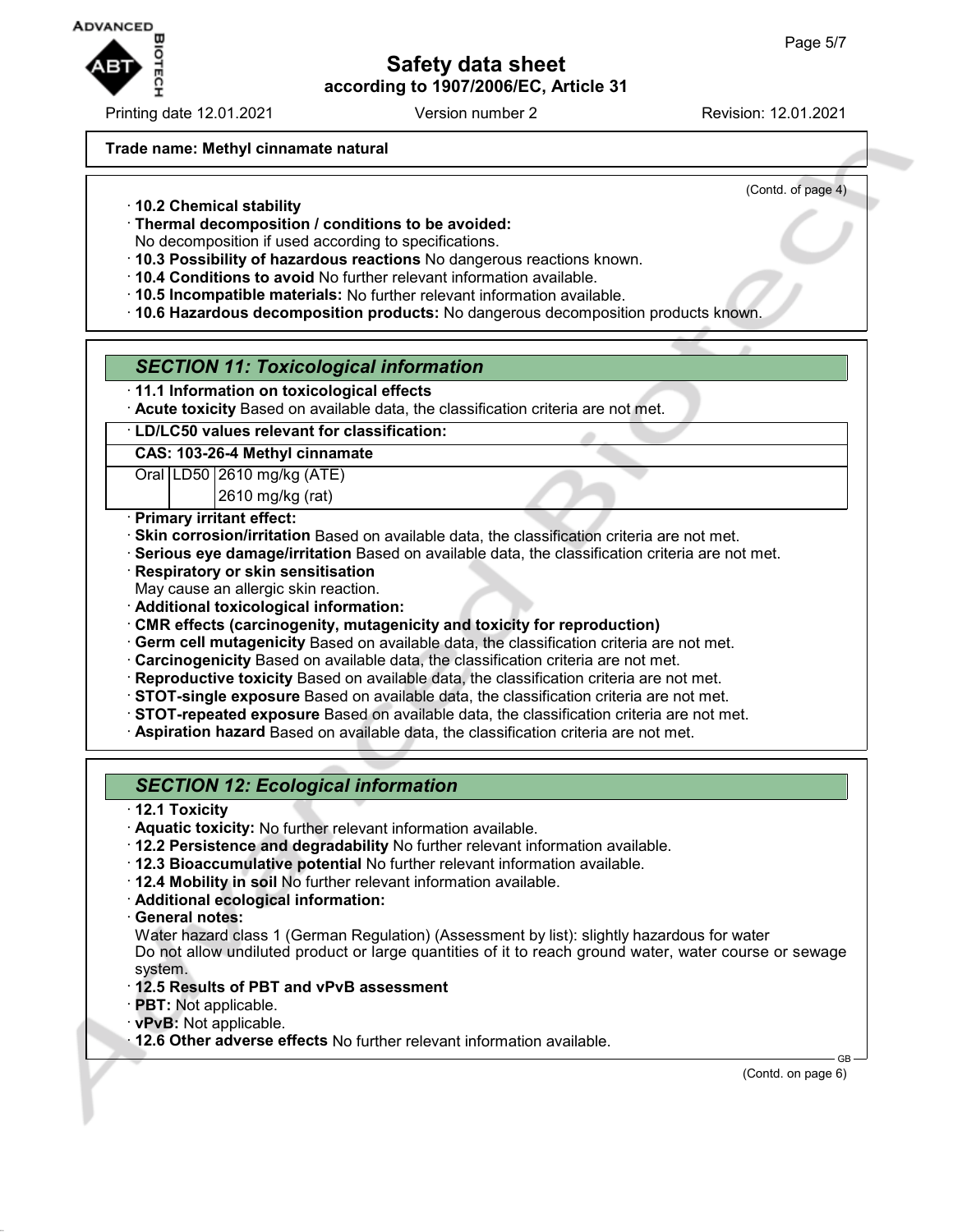

Printing date 12.01.2021 Version number 2 Revision: 12.01.2021

#### **Trade name: Methyl cinnamate natural**

(Contd. of page 5)

### *SECTION 13: Disposal considerations*

· **13.1 Waste treatment methods**

#### · **Recommendation**

Must not be disposed together with household garbage. Do not allow product to reach sewage system.

· **Uncleaned packaging:**

· **Recommendation:** Disposal must be made according to official regulations.

| <b>SECTION 14: Transport information</b>                                          |                                                         |
|-----------------------------------------------------------------------------------|---------------------------------------------------------|
| $\cdot$ 14.1 UN-Number<br>· ADR, ADN, IMDG, IATA                                  | Void                                                    |
| 14.2 UN proper shipping name<br>· ADR, ADN, IMDG, IATA                            | Void                                                    |
| 14.3 Transport hazard class(es)                                                   |                                                         |
| · ADR, ADN, IMDG, IATA<br>· Class                                                 | Void                                                    |
| 14.4 Packing group<br>· ADR, IMDG, IATA                                           | Void                                                    |
| 14.5 Environmental hazards:<br>· Marine pollutant:                                | <b>No</b>                                               |
| 14.6 Special precautions for user                                                 | Not applicable.                                         |
| 14.7 Transport in bulk according to Annex II of<br><b>Marpol and the IBC Code</b> | Not applicable.                                         |
| · Transport/Additional information:                                               | Not dangerous according to the above<br>specifications. |
| · UN "Model Regulation":                                                          | Void                                                    |

## *SECTION 15: Regulatory information*

· **15.1 Safety, health and environmental regulations/legislation specific for the substance or mixture**

· **Labelling according to Regulation (EC) No 1272/2008**

- The substance is classified and labelled according to the CLP regulation.
- · **Hazard pictograms**



**Signal word Warning** 

· **Hazard-determining components of labelling:** Methyl cinnamate

(Contd. on page 7)

GB